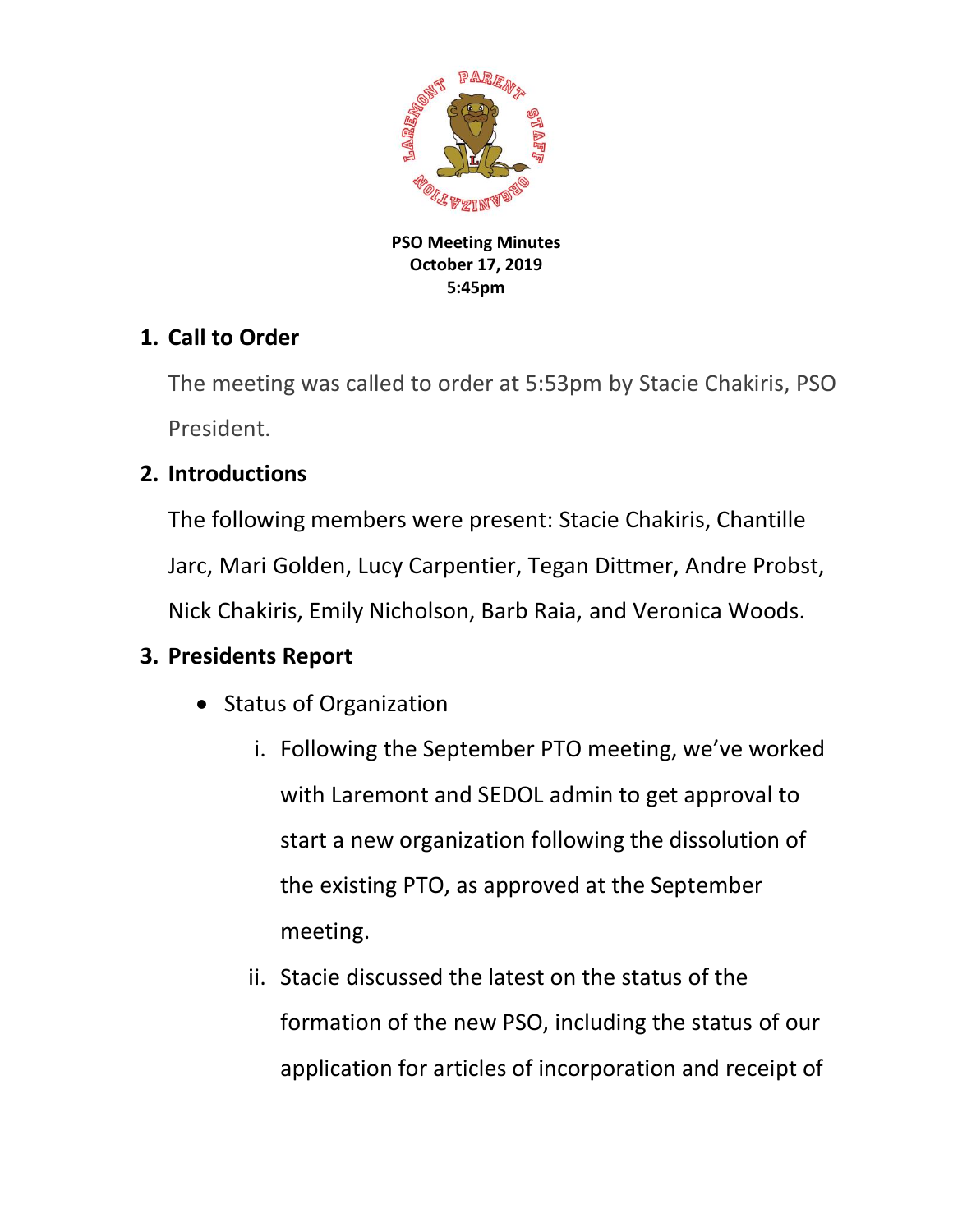

our 501(3)(c) status. Expectation is we will receive approval from State of Illinois sometime in mid-November.

- iii. Communicated that we have put in place new bylaws as approved by the Executive Board. Discussed the framework with Val and Barb Watson from SEDOL and agreed on go forward process. Stacie invites comments on the bylaws from the members.
- iv. Will distribute a membership form, and members can also fill out online.
- v. In the process of the developing ideas for 2020 fundraiser. Can't start anything just yet due to status of organization.
- vi. Trunk or Treat will be hosted by the PSO on Saturday, Oct. 26. PSO will distribute information on this.
- Parent Booster
	- i. We are working with Parent Booster to assist us with the formation and operation of the PSO.
- Bylaws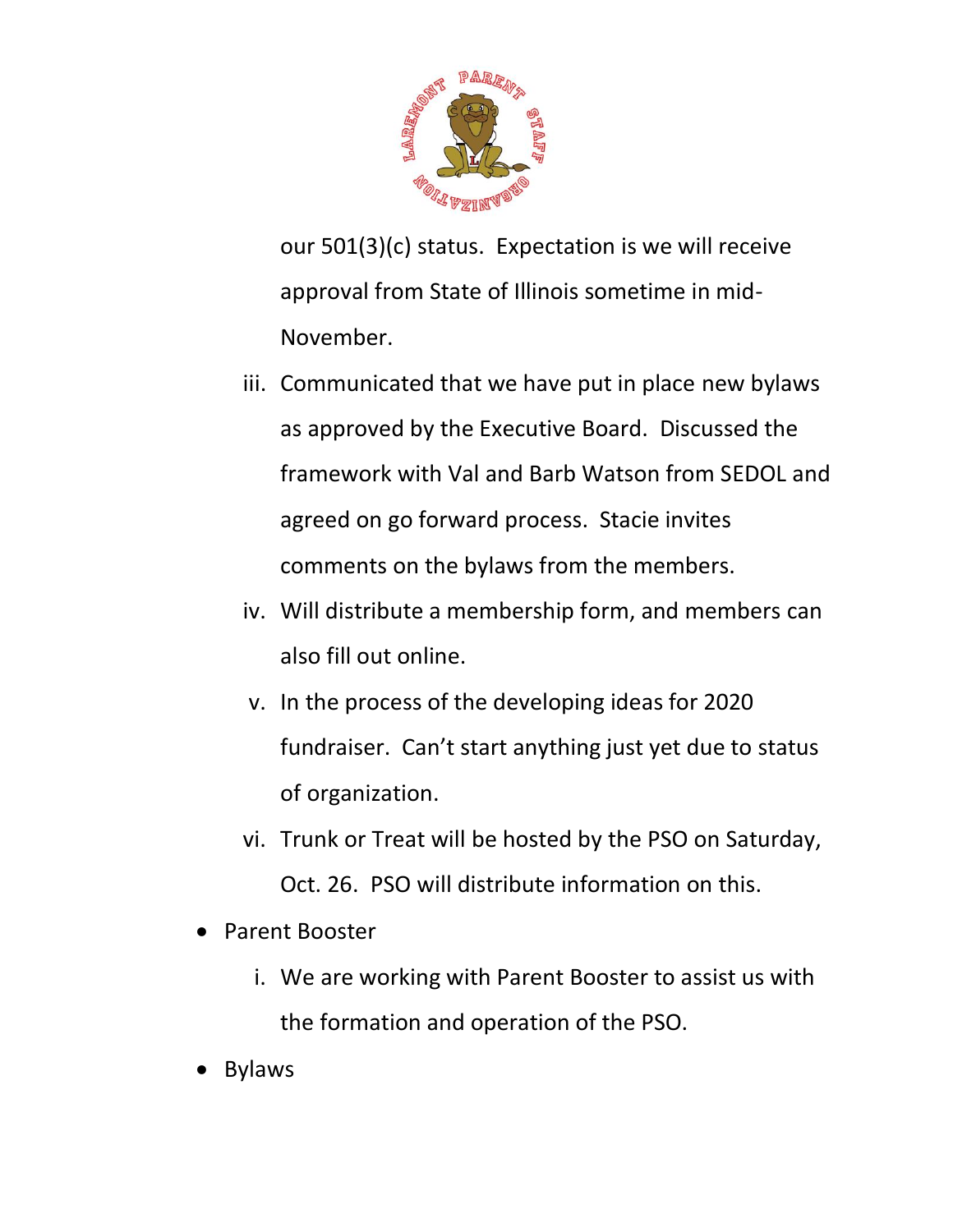

i. As discussed, bylaws will be posted on the new PSO website.

#### **4. Vice President Report**

- Virtual Meeting
	- i. Will be doing an online meeting going forward record and post it up on Facebook live. Will be available to view to hopefully increase participation.
- Committees
	- i. Yearbook committee. Amy Gross has volunteered, but hoping for additional support from parents to assist with this and other committees.
	- ii. Staff Appreciation committee.
	- iii. Parent/Family Event committee.
	- iv. Would like to reach out staff to see if any are available to help out with babysitting for parents to enhance attendance at future meetings.
	- v. All committees will have full support from the PSO Board. These committees will ideally assist with outreach to restaurants and local businesses to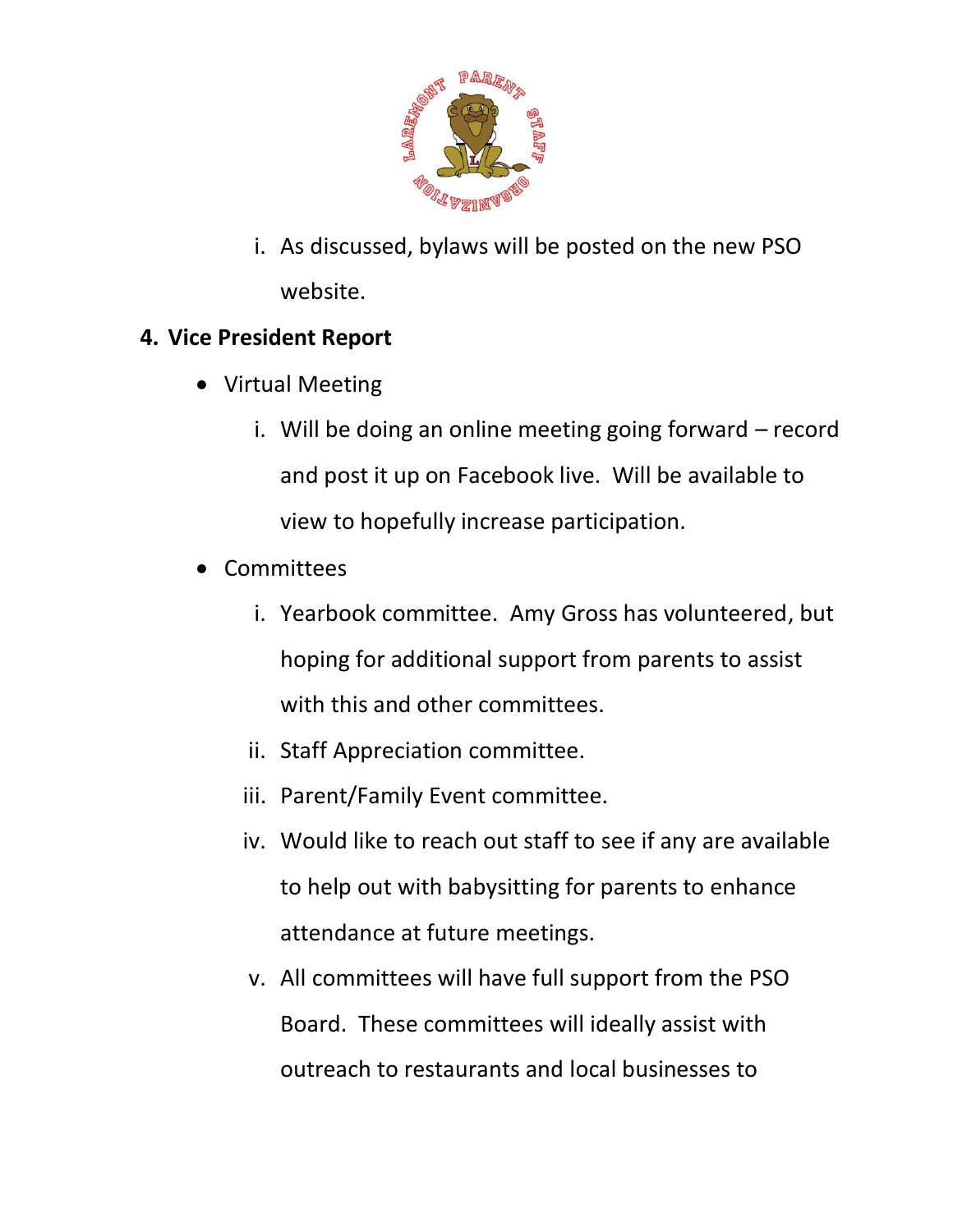

participate in fundraisers. Any additional committee ideas from members will be very much welcomed.

## **5. Treasurer Report**

- Finances
	- i. Treasurer's report. Budget is very preliminary and is pending the transfer of funds from prior PTO.
	- ii. At a future meeting, we will put forward a formal budget once funds have been transferred and we develop further ideas for fundraisers.
	- iii. We also discussed the new finance policies which are designed to ensure transparency on spending and fundraising activities.

# **6. Secretary Report**

- Website
	- i. Website is up and running. LaremontPSO.org. We will post bylaws, finance policies, budget, meeting minutes and other future meeting materials. This will be the method for delivering meeting materials as opposed to printed copies.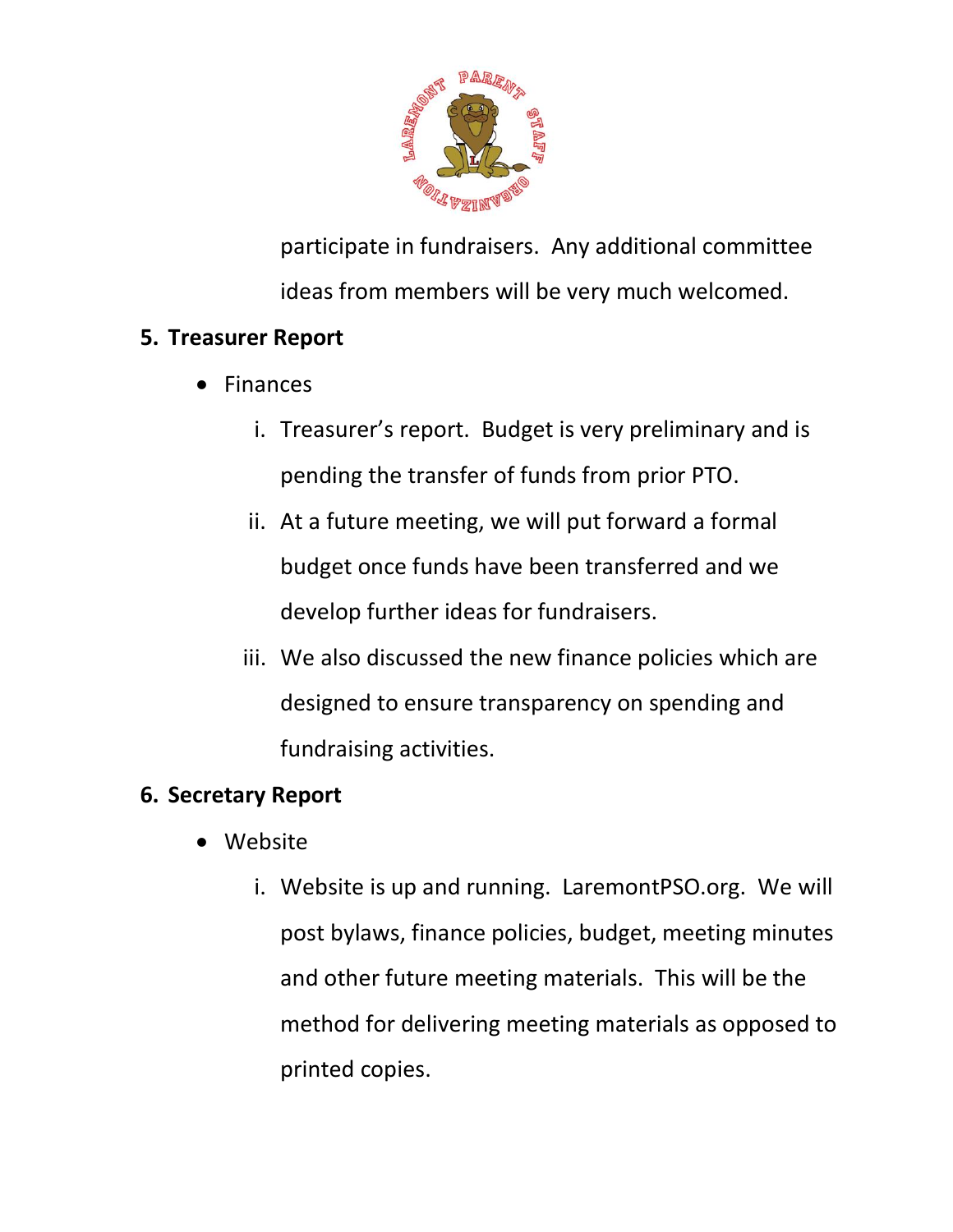

- Social Media
	- i. Facebook group has been formed– Laremont PSO. We will use this to promote PSO events.

# **7. School Report**

- Tegan presented the School Report
	- i. Tegan noted that we had a Parent Advisory meeting prior to the PSO meeting.
	- ii. Moving forward with transferring LASSO 3 to Fairhaven where they are leasing space. Expectation is the move will be completed prior to the next school year. Meetings at Parent Teacher Conference this fall will provide opportunities for parents to comment on best way to ensure a successful transition for students to new location.
	- iii. Homecoming went well. First time it was not an after school event, but due to logistics holding it during school hours worked well. Homecoming queen was Paige and Dylan was Homecoming king.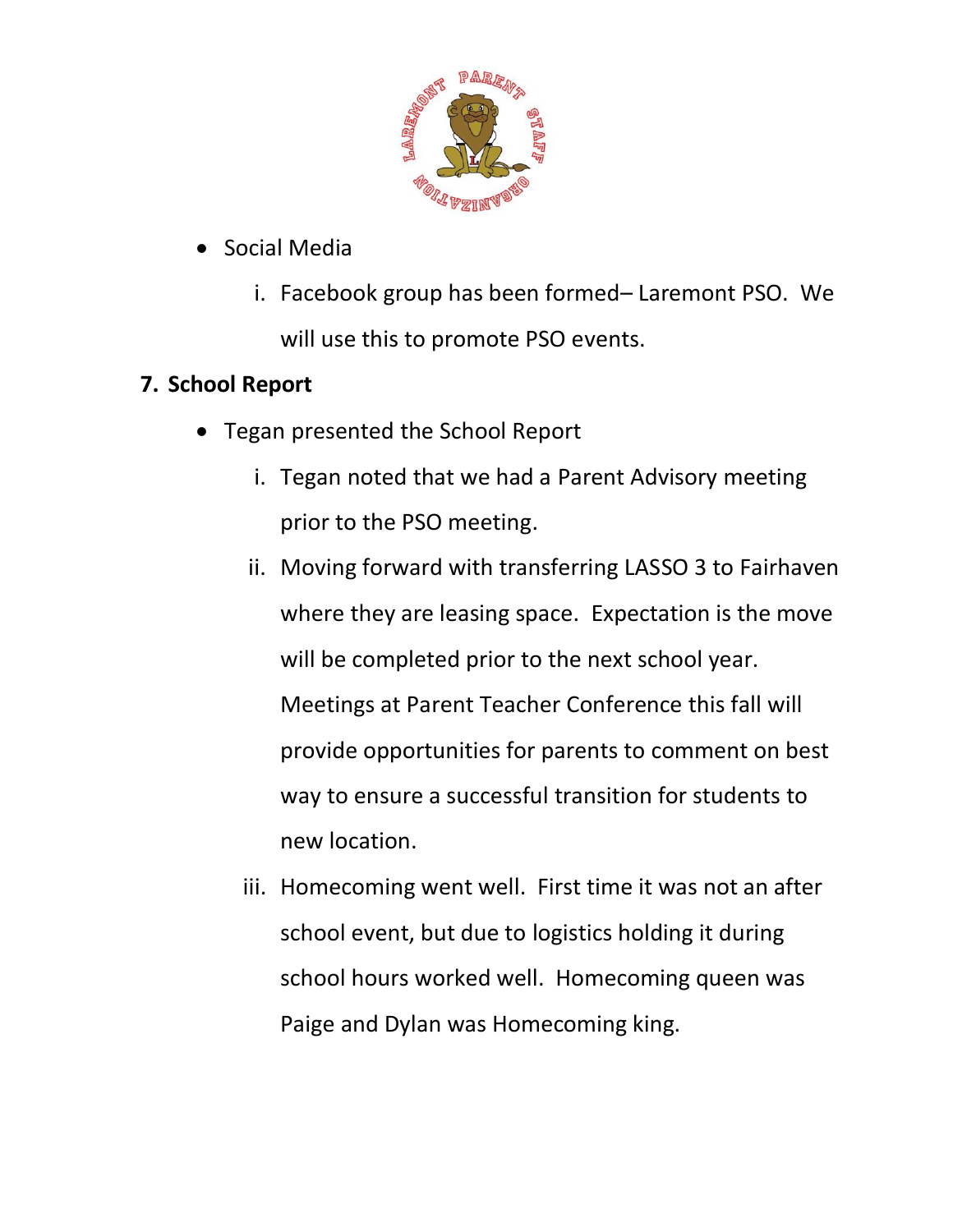

iv. Molly Victor is new Assistant Principal. Jen has returned to Laremont as an additional Assistant Principal. Work will be split up by Assistant Principals by grade levels.

#### **8. New Business**

- Box Tops by Barb is in process. Barb and Karen Schreck will assist with electronic receipt of box tops for those who don't have the app.
- Question was raised around if there would be an additional picture day makeup? If not, can a picture be submitted by parents for yearbook? Veronica Woods suggested we could get a volunteer to help out with makeup photos and/or Yearbook.
- Ideas for fundraising:
	- o Amazon Smile account
	- o Shop Scrip (via gift cards from participating retailers)
	- o Annual auction at Lincolnshire Marriott is unlikely to happen due to upfront cost so will plan for a smaller